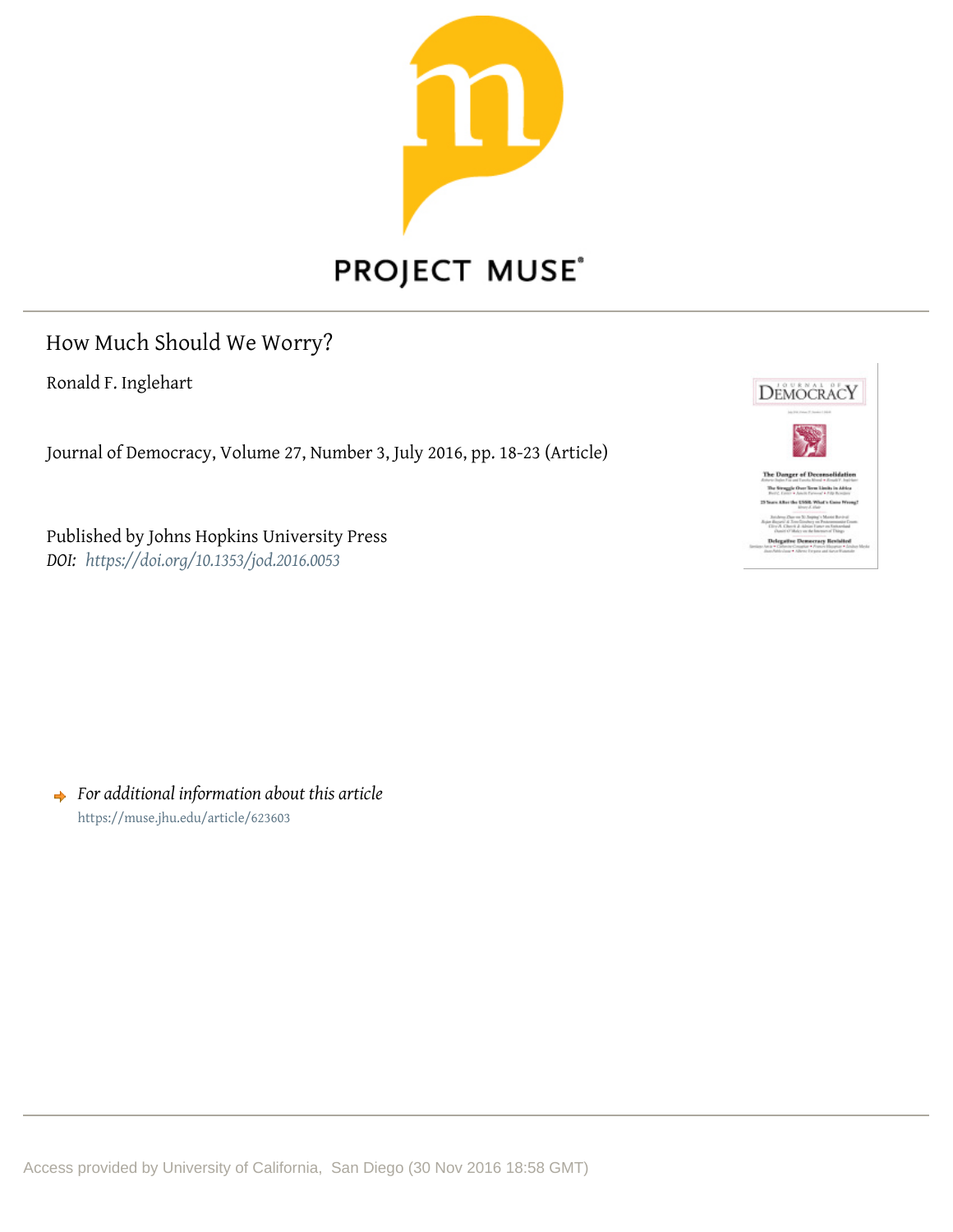# **The Danger of Deconsolidation**

# HOW MUCH SHOULD WE WORRY?

# *Ronald F. Inglehart*

*Ronald F. Inglehart, Amy and Alan Lowenstein Professor of Democracy, Democratization, and Human Rights at the Institute for Social Research at the University of Michigan and codirector of the Laboratory for Comparative Social Research at the Higher School of Economics in St. Petersburg, Russia, directs the World Values Survey, which has surveyed representative national samples of the publics of 97 countries.*

In this issue of the *Journal of Democracy,* Roberto Foa and Yascha Mounk write that the citizens of many countries are becoming dissatisfied with democracy and increasingly open to nondemocratic alternatives. The authors present considerable evidence in support of this claim, concluding that democracy is in danger.

Although I agree that overt mass support for democracy is currently weakening, Foa and Mounk's data suggest that this phenomenon is, in large part, a specifically American period effect, as the age-linked differences found in the United States are much greater than those found in other countries. For example, in Figure 1 of their essay, which shows the percentage of people who consider it "essential" to live in a democratically governed country, there is a 41-point difference between the youngest and oldest U.S. birth groups; the difference between the comparable European age cohorts is only 9 or 10 points.<sup>1</sup> The United States also stands out on a number of other variables as showing much larger changes in public opinion than most other countries.

What makes the United States so distinctive? One reason may be that in recent years U.S. democracy has become appallingly dysfunctional. It suffers from 1) virtual paralysis at the top, as exemplified by the willingness of Congress to shut down the federal government, regardless of the damage to the country's credit, after failing to get its way via normal procedures in a budget standoff with the White House; 2) massive increases in income inequality—greater than those found in any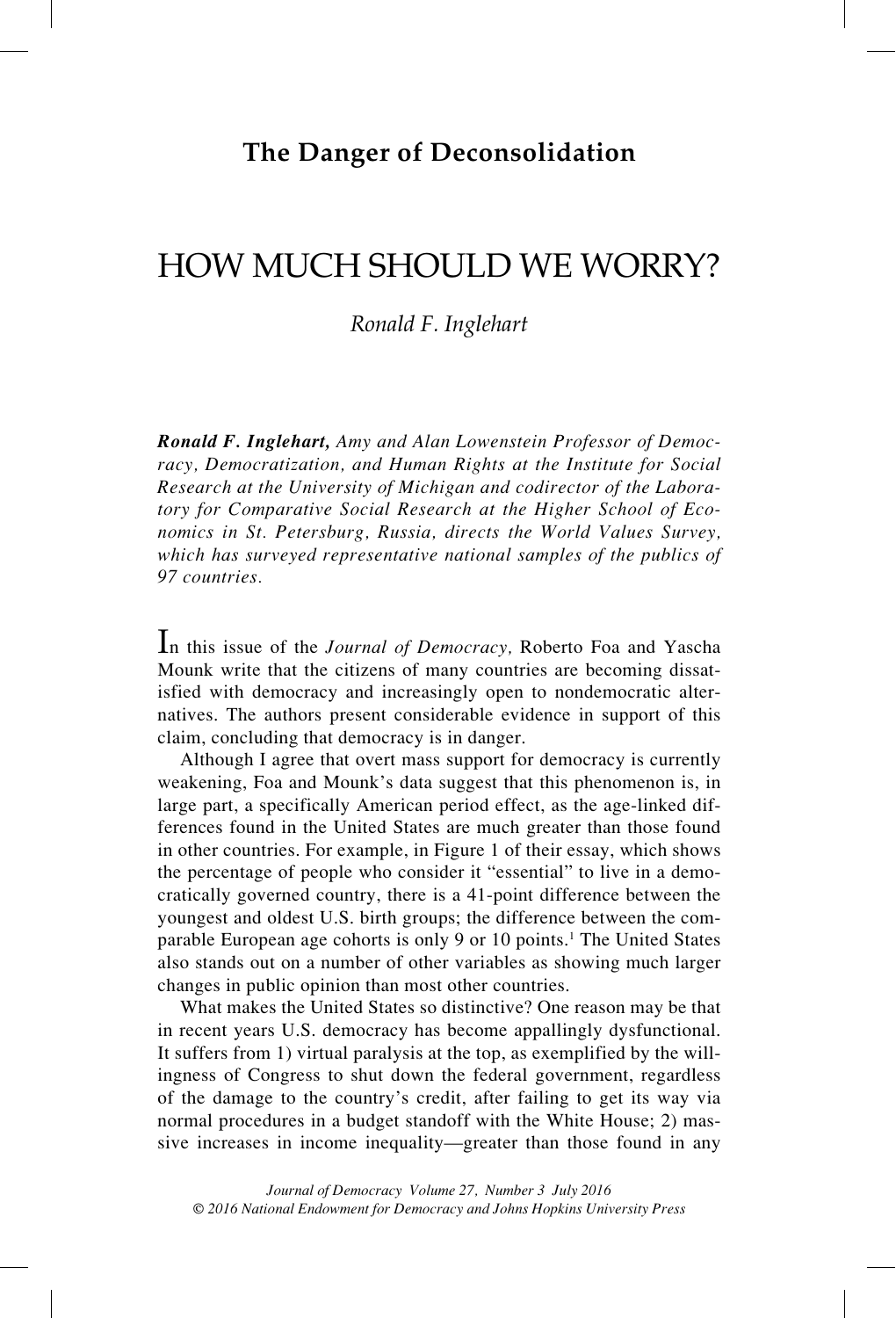#### *Ronald F. Inglehart* 19

other established democracy, with most of the population's real income declining during the past few decades despite substantial economic growth; and 3) the disproportionate and growing political influence of billionaires, as money plays a greater role in U.S. politics than in almost any other democracy. Most EU and Latin American countries have been much less severely afflicted by these problems. Indeed, one could argue that in recent years authoritarian China has been more competently governed in many respects than the United States.

I have not given up on democracy; I am convinced that, in the long run, it has crucial advantages over authoritarian rule. But I would agree that democracy in the United States has of late performed quite poorly, often even worse than other advanced democracies. A large share of the U.S. electorate seems to concur—especially the younger generation, whose political views are still relatively flexible.

Understandably enough, Foa and Mounk emphasize the most dramatic evidence in support of their thesis. Other evidence from the World Values Survey (WVS), however, presents a more nuanced picture. For example, although the prevailing trend is toward rising support for military rule, only eight countries show changes in this direction of 10 percentage points or more, and nine countries have moved in the opposite direction (though only two of them by more than 10 points). In the EU countries and in India, support for rule by "a strong leader who doesn't have to bother with parliament and elections" has shown net increases over time of about 5 percentage points, while in the United States it has shown net increases of about 10 points. The pattern is statistically significant but relatively modest.

## **Shifting Values**

In fact, evidence from some key indicators suggests that the mass basis of support for democracy is growing *stronger*. For surprising as it may seem, cross-level analysis examining the impact of individual-level attitudes on societal-level democracy, based on survey evidence from scores of countries, demonstrates that tolerance of minorities is an even stronger predictor than overt support for democracy of how democratic a society actually is.<sup>2</sup> Thus the extent to which a public pays lip service to democracy is a far weaker predictor of Freedom House scores than is the extent to which a society accepts gender equality or tolerates homosexuality. Furthermore, as WVS time-series data demonstrate, mass support for both gender equality and tolerance of gays is growing rapidly in almost all developed democracies, including the United States, where same-sex marriage became legal in 2015.

Nevertheless, I agree with Foa and Mounk's central claim that public faith in democracy has eroded during the past two decades, while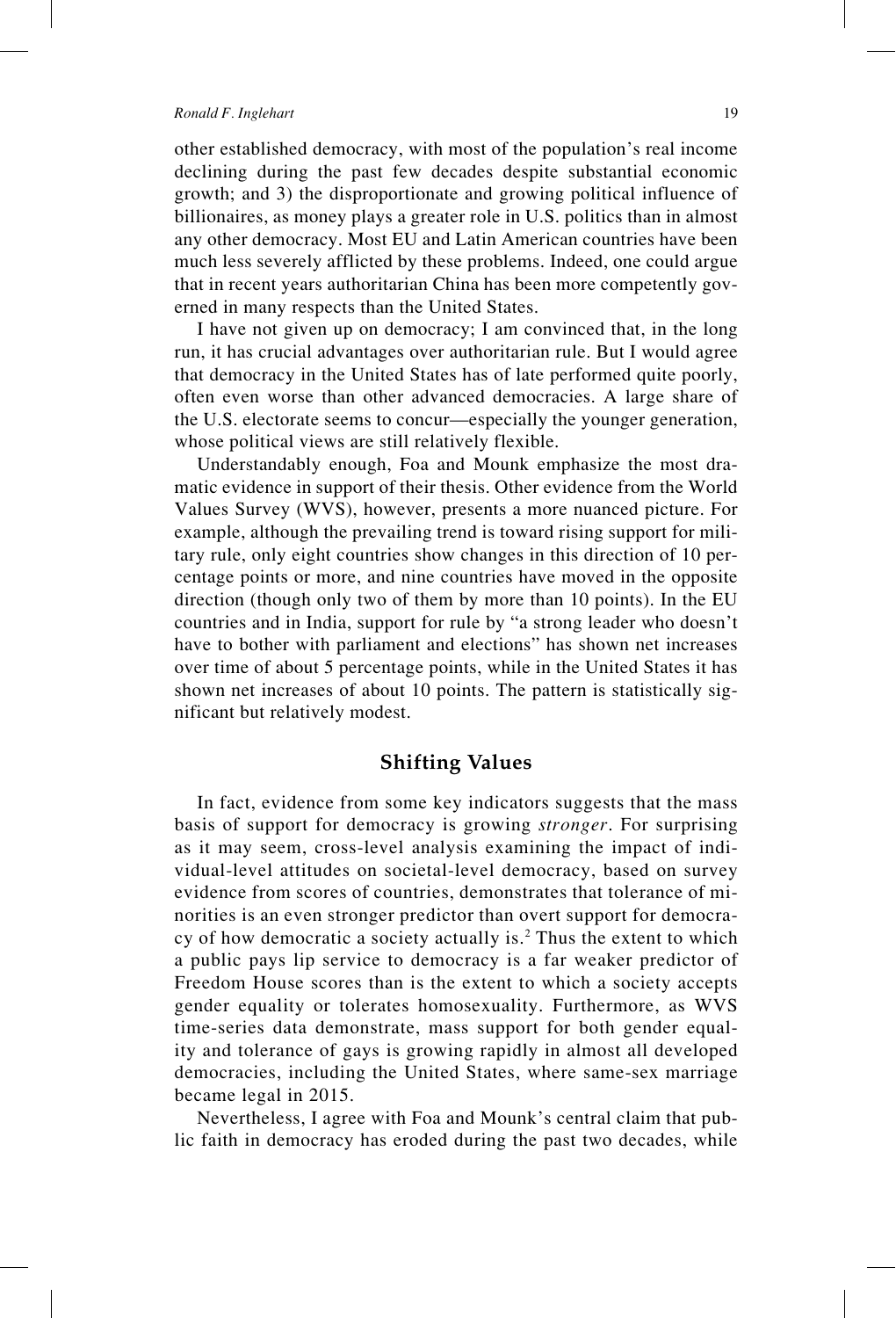support for nondemocratic alternatives has risen. And I agree that this is an extremely serious problem. I also agree with most of the reasons that they give for why this has been happening. But I would add one more.

About 45 years ago, I argued that "a transformation may be taking place in the political culture of advanced industrial societies. This transformation seems to be altering the basic value priorities of given generations as a result of changing conditions influencing their basic socialization."<sup>3</sup> A later birth-cohort analysis, based on hundreds of surveys carried out from 1970 to 2008, suggests that the relatively high levels of economic and physical security enjoyed by postwar birth cohorts brought about an intergenerational shift from "materialist" to "postmaterialist" values, as younger cohorts gradually replaced older ones in the adult population.4 This analysis also reveals clear period effects, reflecting current economic conditions: The intergenerational difference persists, but in times of insecurity all cohorts shift toward more materialist views, and with economic recovery they shift back toward their long-term baseline. Thus across this 38-year span, virtually all cohorts remain at least as postmaterialist as they were at the start.

This theory of value change implies that relatively secure people are likely to be more tolerant and to be more supportive of democracy than are less secure people. Confirming this interpretation, Christian Welzel and I present evidence that 1) economic development—together with declining vulnerability to starvation, disease, and violence brings a shift from survival values to self-expression values, of which postmaterialism is just one component,<sup>5</sup> and 2) that societies with high levels of self-expression values are far likelier to have democratic institutions and to be relatively tolerant of outgroups.<sup>6</sup> High levels of existential security seem to be conducive to tolerance of outgroups and to democratic institutions.

Existential insecurity has the opposite effect. Although the economic miracles and expanding welfare states of the immediate postwar decades produced rising security and an intergenerational shift toward self-expression values, in recent decades most advanced industrial societies have experienced economic stagnation, rising unemployment coupled with massive immigration, and the worst recession since the Great Depression of the 1930s. The theory of intergenerational value change holds that a major influence on deep-rooted public support for democracy is existential security—the extent to which people grow up taking survival for granted or perceiving it as precarious.7 High levels of existential insecurity are conducive to authoritarianism, xenophobia, and rejection of new cultural norms. The economic stagnation and rising inequality of recent decades have led to increasing support for authoritarian, xenophobic political candidates, from Marine le Pen in France to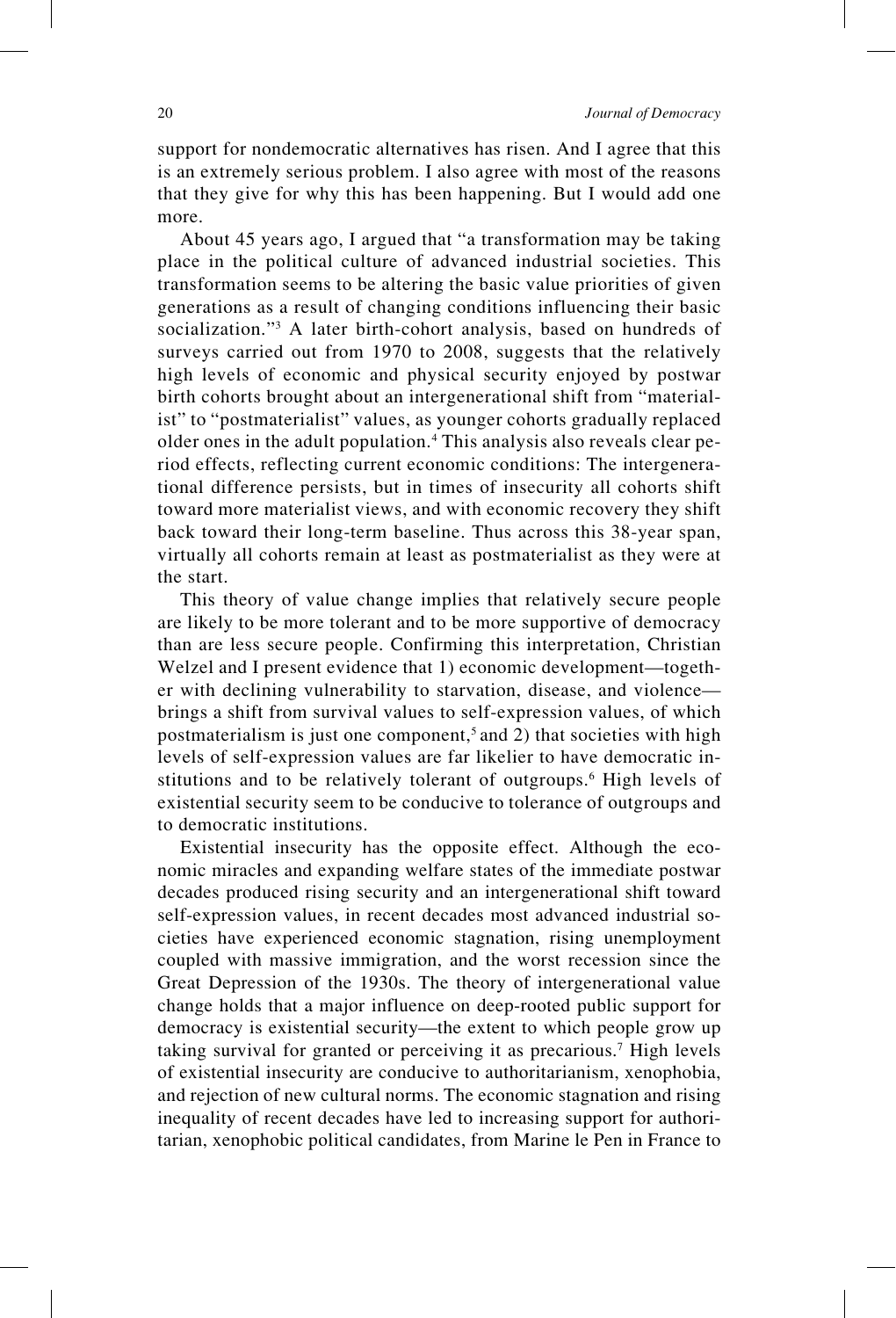Donald Trump in the United States (either of whom could conceivably win their country's next presidential election).

## **Modernization and Democracy**

Does the evidence presented by Foa and Mounk mean that democracy has reached its peak and is now in long-term decline? I think not. The bad news is that almost all the economic gains for the past few decades in the United States and most other industrialized countries have gone to the very top. Meanwhile, existential security has been declining for most of the population—especially the young, who face high levels of unemployment, even among those with university or postgraduate educations. The good news is that, in the long run, modernization helps to generate conditions conducive to democracy.<sup>8</sup> Modernization is a syndrome of social changes linked with industrialization. Once set in motion, it tends to penetrate all aspects of life, bringing occupational specialization, urbanization, rising educational levels, increased life expectancy, and rapid economic growth. This transforms social life and political institutions, promoting mass participation in politics and fostering values that—in the long run—make democratic political institutions increasingly likely.

The long-term trend toward democracy has always moved in surges and declines. At the start of the twentieth century, only a handful of democracies existed, and none of them was a full democracy by today's standards. There was a large increase in the number of democracies following World War I, another surge following World War II, and a third surge in the latter part of the twentieth century. Each of these surges was followed by a decline, but the number of democracies never fell back to the original base line. By the early twenty-first century, about ninety countries could be considered democratic.

More than fifty years ago, Seymour Martin Lipset pointed out that developed countries are much likelier than less developed ones to be democracies—a finding that has since been repeatedly confirmed.<sup>9</sup> This strong correlation reflects the fact that economic development is conducive to democracy. Democratic institutions do not emerge magically when a country attains a certain level of GDP. Instead, development helps to promote democratization insofar as it 1) creates a large, educated, and articulate middle class of people who are accustomed to thinking for themselves, and 2) transforms citizens' values and motivations, making people give higher priority to free choice and freedom of expression.

Multivariate analysis of WVS data makes it possible to sort out the relative impact of economic, social, and cultural changes, and the results indicate that economic development promotes democracy by bringing specific structural changes (particularly the rise of an educated and ar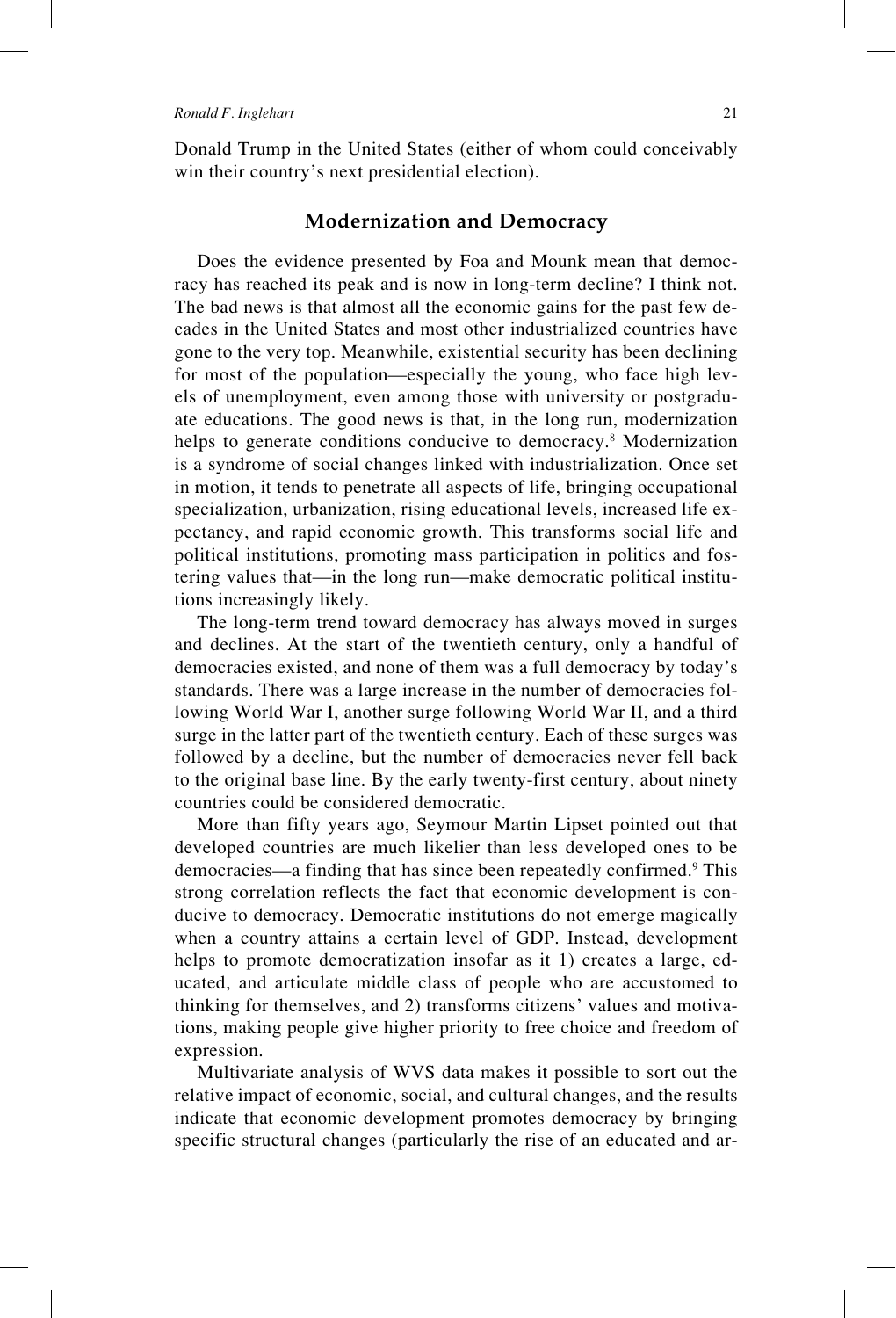ticulate workforce) and certain cultural changes (particularly the rise of self-expression values).10 Wars, depressions, institutional changes, elite decisions, and specific leaders also influence what happens—but cultural change is a major factor in the emergence and survival of democracy.

Modernization raises the level of education within a society as the work force moves into occupations that require independent thinking, equipping people to engage more effectively in politics. As knowledge societies emerge, people become accustomed to using their own initiative and judgment on the job, making them more likely to question hierarchical authority. Modernization also makes people more economically secure. When a large share of the population grows up taking survival for granted, self-expression values become increasingly widespread. Despite the universal desire for freedom and autonomy, when survival is precarious such aspirations may be subordinated to the need for subsistence and order. But as survival becomes more secure, freedom and autonomy become higher priorities, and the basic motivation for democracy—the desire for free choice—becomes more dominant. As a result, people place greater emphasis on free choice in politics, and they demand political rights, civil liberties, and democratic institutions.

In recent decades, the majority of people in the United States (and many other developed democracies) have been experiencing declining real income linked with rising income inequality. Meanwhile, the U.S. government has been strikingly dysfunctional. Both factors have had a predictable impact on overt support for democracy. If we assume that these are permanent conditions, then the long-run outlook for democracy is indeed bleak.

But current mass dissatisfaction with the way in which democracy is functioning suggests that declining real income may not necessarily be a permanent factor. Economies are growing, but political parties on the left linked to the working class have lost their social bases and, consequently, their ability to bargain for redistributive policies. This has allowed economic gains to be captured almost entirely by those at the top.

Because of the resulting disparity in wealth, the struggle between the middle and working classes of previous centuries has been transformed (as Joseph Stiglitz put it) into a struggle between the 99 percent and the one percent—in other words, between the extremely wealthy and everyone else. In the United States, this has had profound political consequences: The Republican Party and the Democratic Party, to varying degrees, have both been viewed as serving the wealthy elite, and have lost the trust of much of the electorate. Mass publics are becoming convinced—correctly—that democratic institutions are not working well. This will not automatically bring wise and competent leaders to power. But one of the advantages of democratic institutions is that they are based on the principle of one person, one vote. In the